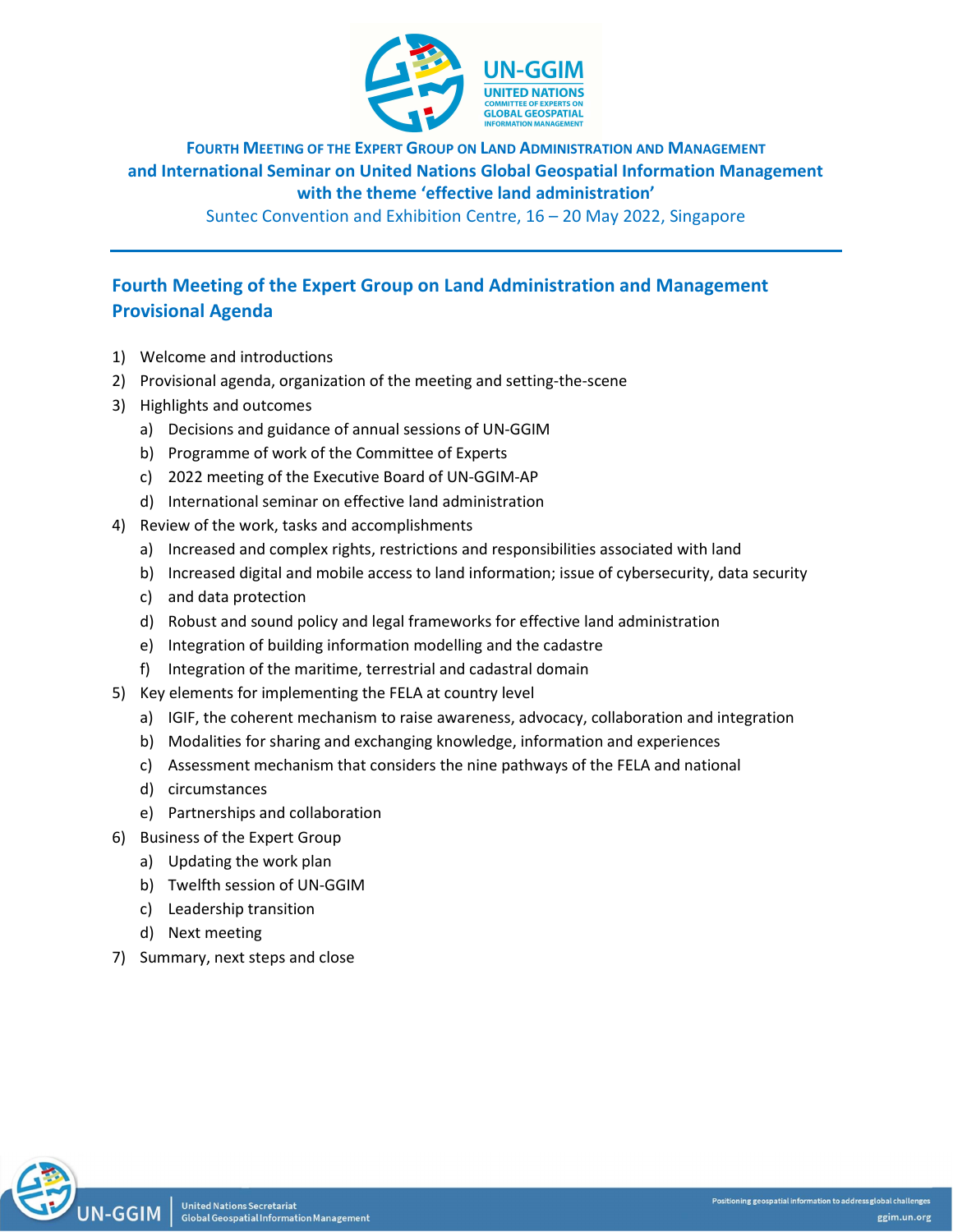# Week at a glance

|                   | <b>MONDAY</b>                                                                  | <b>TUESDAY</b>                                                                | <b>WEDNESDAY</b>                                 | <b>THURSDAY</b>                                                               | <b>FRIDAY</b>                                                  |
|-------------------|--------------------------------------------------------------------------------|-------------------------------------------------------------------------------|--------------------------------------------------|-------------------------------------------------------------------------------|----------------------------------------------------------------|
|                   | <b>16 MAY</b>                                                                  | 17 MAY                                                                        | 18 MAY                                           | <b>19 MAY</b>                                                                 | <b>20 MAY</b>                                                  |
| <b>MORNINGS</b>   | Fourth expert                                                                  | <b>International</b>                                                          | Fourth expert                                    | <b>International</b>                                                          | Fourth expert                                                  |
|                   | meeting of EG-                                                                 | Seminar on                                                                    | meeting of EG-                                   | Seminar on                                                                    | meeting of EG-                                                 |
|                   | LAM (by                                                                        | <b>Effective Land</b>                                                         | LAM (by                                          | <b>Effective Land</b>                                                         | LAM (by                                                        |
|                   | invitation only)                                                               | Administration                                                                | invitation only)                                 | Administration                                                                | invitation only)                                               |
|                   |                                                                                |                                                                               |                                                  |                                                                               |                                                                |
| <b>AFTERNOONS</b> | UN-GGIM-AP<br>Executive Board<br>meeting (by<br>invitation only <sup>1</sup> ) | <b>International</b><br>Seminar on<br><b>Effective Land</b><br>Administration | Technical study<br>visit (by<br>invitation only) | <b>International</b><br>Seminar on<br><b>Effective Land</b><br>Administration | Fourth expert<br>meeting of EG-<br>LAM (by<br>invitation only) |

# Fourth Meeting of the Expert Group on Land Administration and Management Provisional annotated agenda and organization of the meeting

Monday, 15 May 2022 Session 1: 8:00 am – 12:30 pm

- 08:00 am 08:30 am Arrival of meeting participants
- 08:30 am 09:00 am Mr. Kees de Zeeuw, co-Chair, EG-LAM Presided by:

# Agenda item 1.

### Welcome and introductions

Welcome and brief opening remarks from the host, Singapore Land Authority and Co-Chairs of the Expert Group on Land Administration and Management.

□ Welcome and opening remarks: Singapore Land Authority Mr. Colin Low (tbc)

> Expert Group on Land Administration and Management Mr. Pablo Morales, SNIT-IDE de Chile Mr. Kees de Zeeuw, Kadaster International, Netherlands

Note:

In the interest of time, participants are requested to make efforts to introduce themselves to the host, the co-Chairs, the UN-GGIM Secretariat and to each other

 $1$  Co-Chairs of the Expert Group on Land Administration and Management and Working Group on Marine Geospatial Information are invited.

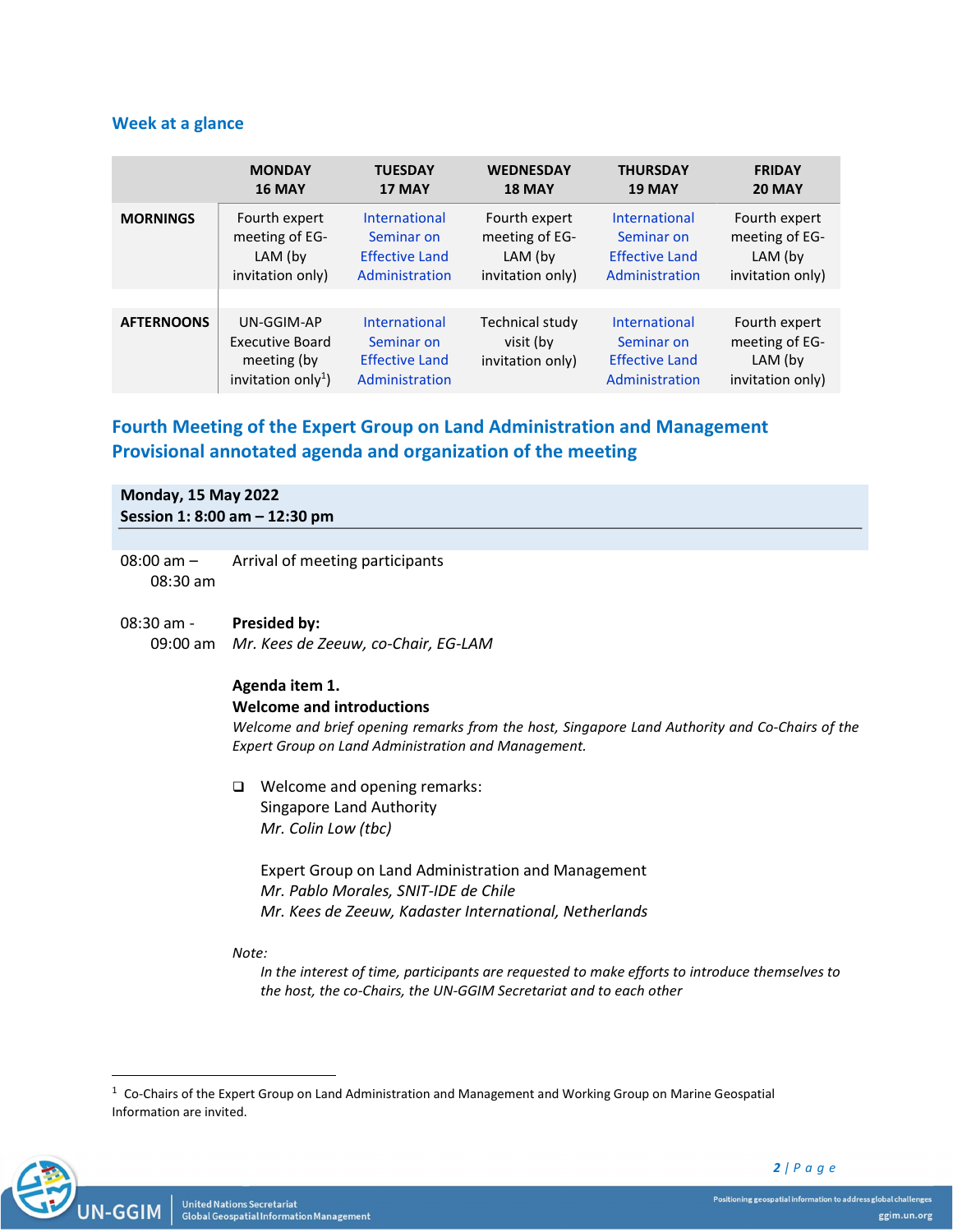#### 09:00 am – Presided by:

10:15 am Mr. Kees de Zeeuw, co-Chair, EG-LAM

# Agenda item 2

# Provisional agenda, organization of the meeting and setting-the scene

The agenda and organization of the meeting will be adopted in this segment and the host will make announcement related to health, safety and meeting arrangements for the five-days. The meeting will proceed to discuss why we are here and what is needed to be accomplished collectively over these five days This segment will include presentations by the Singapore Land Authority to assist in setting the scene.

- **Q** Provisional agenda
- Organization of the meeting
- Announcements

The host will provide an overview of the meeting and logistical arrangements for the five days including current health and safety provisions.

- $\Box$  Why we are here
- $\Box$  Setting the scene Singapore Land Authority tbc
- □ Facilitated open discussion
- $10:15$  am  $-$ Group photograph and refreshment break

# 10:45 am

#### 10:45 am – Presided by:

12:30 pm Mr. Pablo Morales, co-Chair, EG-LAM

# Agenda item 2

# Provisional agenda, organization of the meeting and setting-the scene (Part 2)

The co-Chairs will set-the-scene, outline and discuss expectations, outline the tasks before the expert group, and agree on desired outcomes.

- $\Box$  Setting the scene Expert Group on Land Administration and Management Mr. Kees de Zeeuw
- □ Facilitated open discussion



 $3$  | P a g e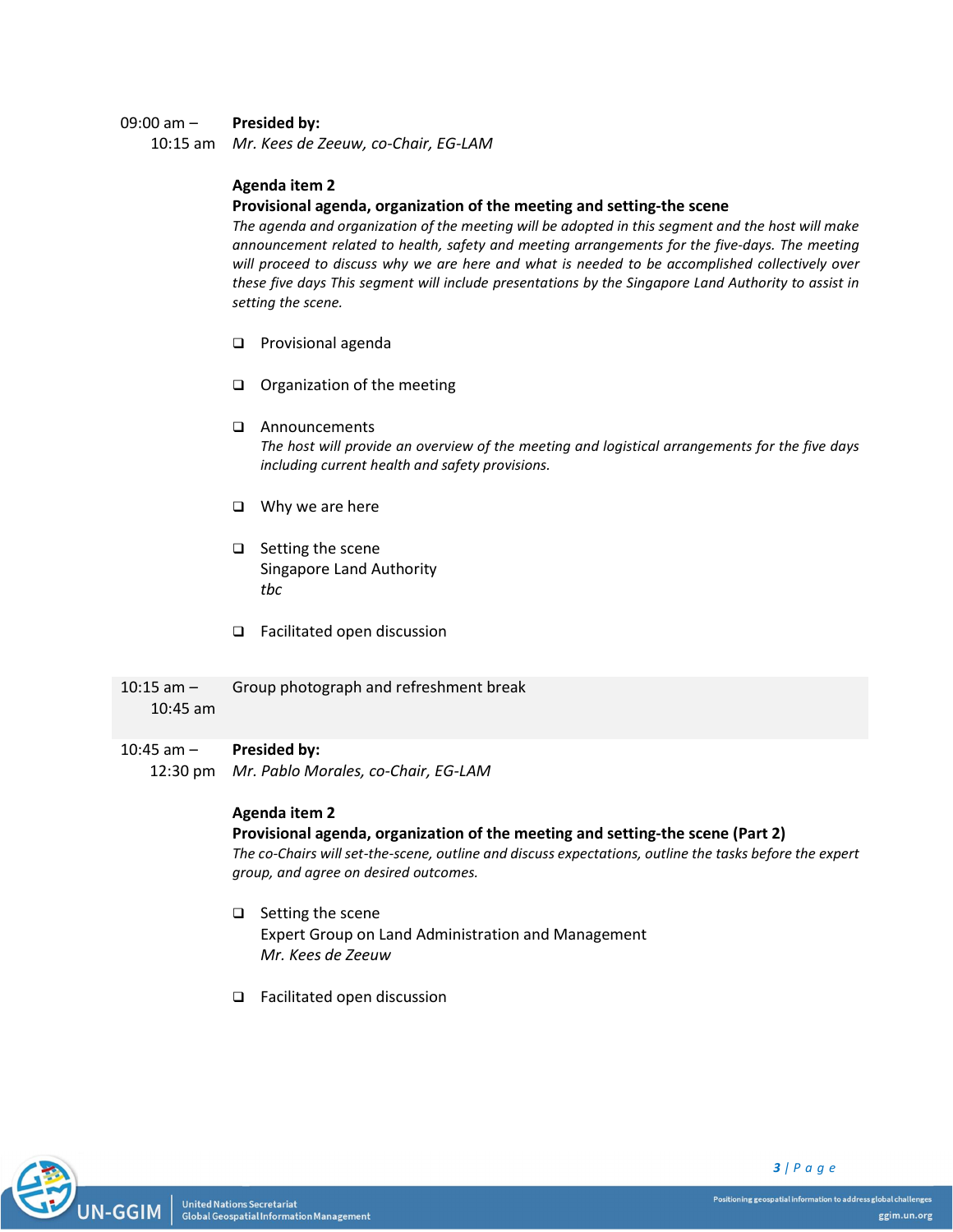# Agenda item 3 Highlights and outcomes

- a) Decisions and guidance of annual sessions of UN-GGIM The meeting will review key outcomes and decisions of the tenth and eleventh sessions of UN-GGIM held in virtual format including views and guidance expressed by UN-GGIM that impact the agenda, work and tasks before the expert group.
- b) Programme of work of the Committee of Experts The meeting will receive an update on key items of the programme of work of UN-GGIM and discuss items that impact the agenda, work and tasks before the expert group
- □ Facilitated open discussion

 $12:30$  pm  $-$ 14:00 pm Lunch break

#### 14:00 pm – Meeting of the Executive Board of UN-GGIM-AP

18:00 pm Expert representatives of Member States and international organizations participating in the Fourth meeting of the expert group are invited to observe the meeting of the Executive Board

# Tuesday, 16 May 2022

8:30 am – 18:00 pm

International Seminar on Effective Land Administration

# Wednesday, 17 May 2022 Session 2: 8:00 am – 12:30 pm

08:00 am – 08:30 am Arrival of meeting participants

#### 08:30 am – Presided by:

12:30 am Mr. Kees de Zeeuw, co-Chair, EG-LAM

# Agenda item 3 Highlights and outcomes (Part 2)

- c) 2022 meeting of the Executive Board of UN-GGIM-AP The meeting will review key outcomes from the interaction with the Executive Board of UN-GGIM-AP on Monday 15 May that may impact the agenda, work and tasks before the expert group.
- □ Facilitated open discussion

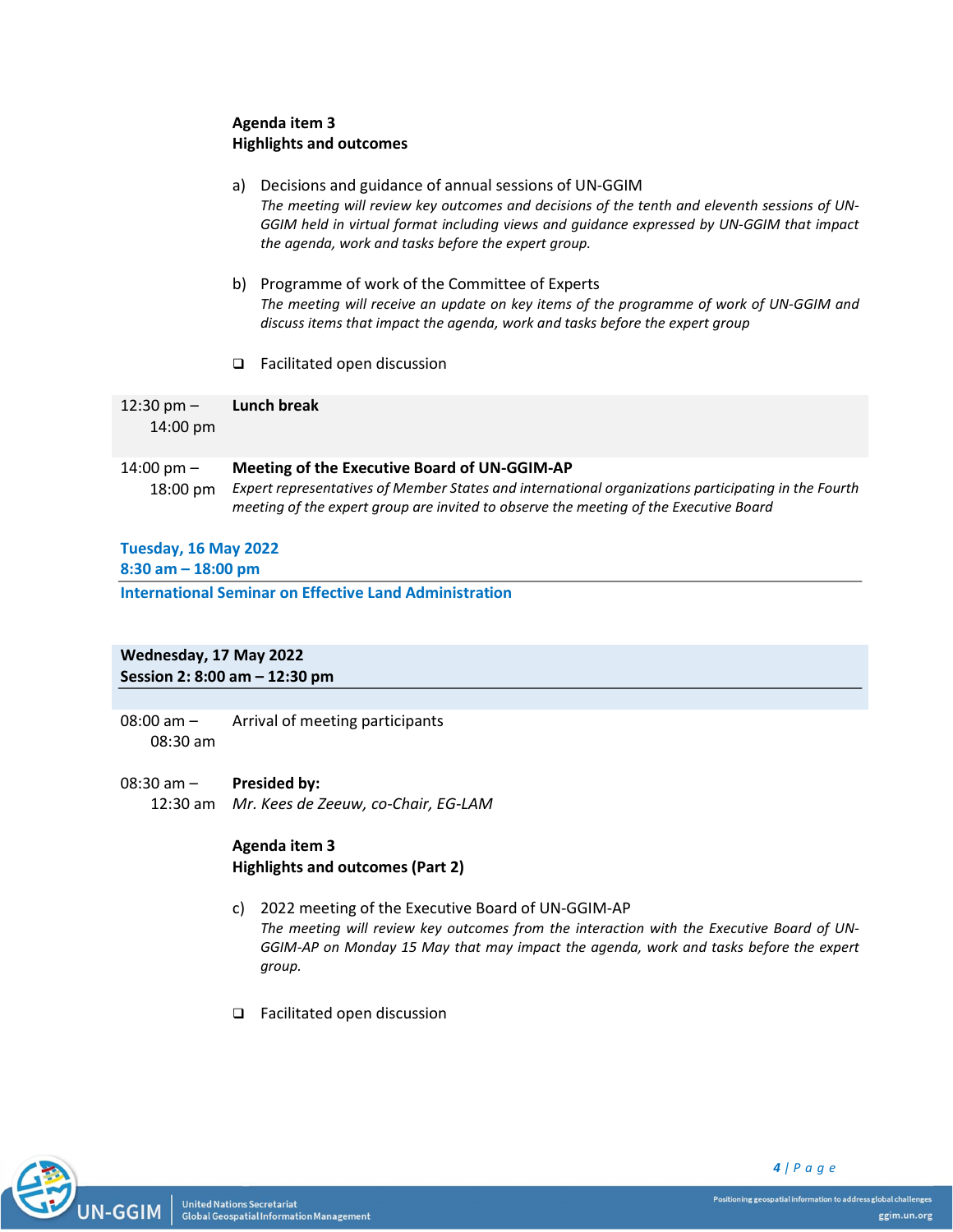### Agenda item 5

#### Key elements for implementing the FELA at country level (Part 1)

This is a facilitated discussion and interactive segment on key elements needed to implement the FELA at country level. This includes how to fully utilize the IGIF Implementation Guide and the suite of resources materials available to support countries to design and develop country-level Action Plans. Meeting participants, especially expert representatives of Member States, are invited to share information, experience, challenges and progress and engage one another on their efforts to reference and implement FELA at the country level. Contributions can be accompanied by presentations, and meeting participants are requested to keep their contributions succinct. Participants will discuss and consider the issues, challenges, needs and opportunities to implement FELA, to maintain the relevancy of FELA and as a 'living resource' and to sustain momentum

- $\div$  IGIF, the coherent mechanism to raise awareness, advocacy, collaboration and integration
- Modalities for sharing and exchanging knowledge, information and experiences
- Assessment mechanism that considers the nine pathways of the FELA and national circumstances
- Partnerships and collaboration
- Facilitated open discussion

#### Notes:

1) A refreshment break will be taken between 10:15 – 10:45 am 2) Please contact the UN-GGIM Secretariat (teo@un.org) if you have a contribution or presentation

12:30 pm – 14:00 pm Lunch break

14:00 pm – 19:00 pm By invitation and courtesy of Singapore Land Authority Technical study visit

### Thursday 18 May 2022

8:30 am – 18:00 pm

International Seminar on Effective Land Administration

# Friday, 19 May 2022 Session 3: 8:00 am – 12:30 pm

08:00 am – 08:30 am Arrival of meeting participants

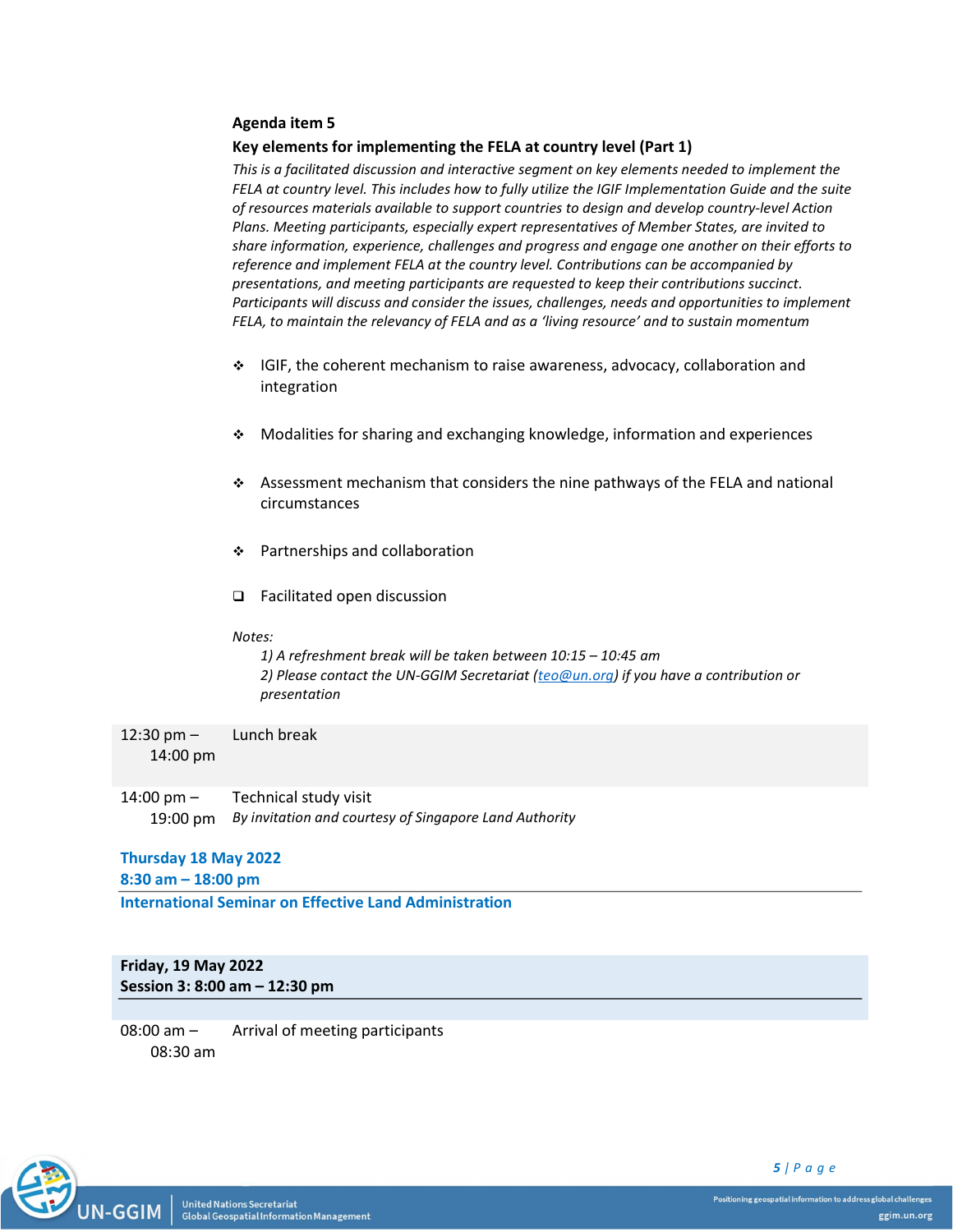#### 08:30 am – Presided by:

12:30 am Mr. Pablo Morales, co-Chair, EG-LAM

# Agenda item 3 Highlights and outcomes (Part 3)

- d) International seminar on effective land administration The meeting will review key highlights and outcomes from the two day International Seminar including engagement and interactions with relevant stakeholders during the seminar that impact the agenda, work and tasks before the expert group.
- □ Facilitated open discussion

## Agenda item 4

### Review of the work, tasks and accomplishments

This is a facilitated discussion and interaction segment where participants contribute to the review of the work and tasks undertaken by the expert group and its achievements. This includes the review of its work plan for the period 2020 –2022 and to update the work plan for the ensuing period. The work plan must continue to prioritize efforts to advocate and raise awareness of effective land administration and ensure the usefulness of the adopted Framework for Effective Land Administration according to national circumstances. Meeting participants are invited to share information, experience, and progress when addressing issues and challenges at the country level. Contributions can be accompanied by presentations, and meeting participants are requested to keep their contributions succinct.

- $\cdot$  Increased and complex rights, restrictions and responsibilities associated with land
- $\cdot$  Increased digital and mobile access to land information; issue of cybersecurity, data security and data protection
- Robust and sound policy and legal frameworks for effective land administration
- $\cdot$  Integration of building information modelling and the cadastre
- $\cdot$  Integration of the maritime, terrestrial and cadastral domain
- Facilitated open discussion

#### Notes:

1) A refreshment break will be taken between 10:15 – 10:45 am 2) Please contact the UN-GGIM Secretariat (teo@un.org) if you have a contribution or presentation

12:30 pm – Lunch break

**United Nations Secretariat** 

Global Geospatial Information Management

14:00 pm



6 | P a g e

Positioning geospatial information to address global challenges ggim.un.org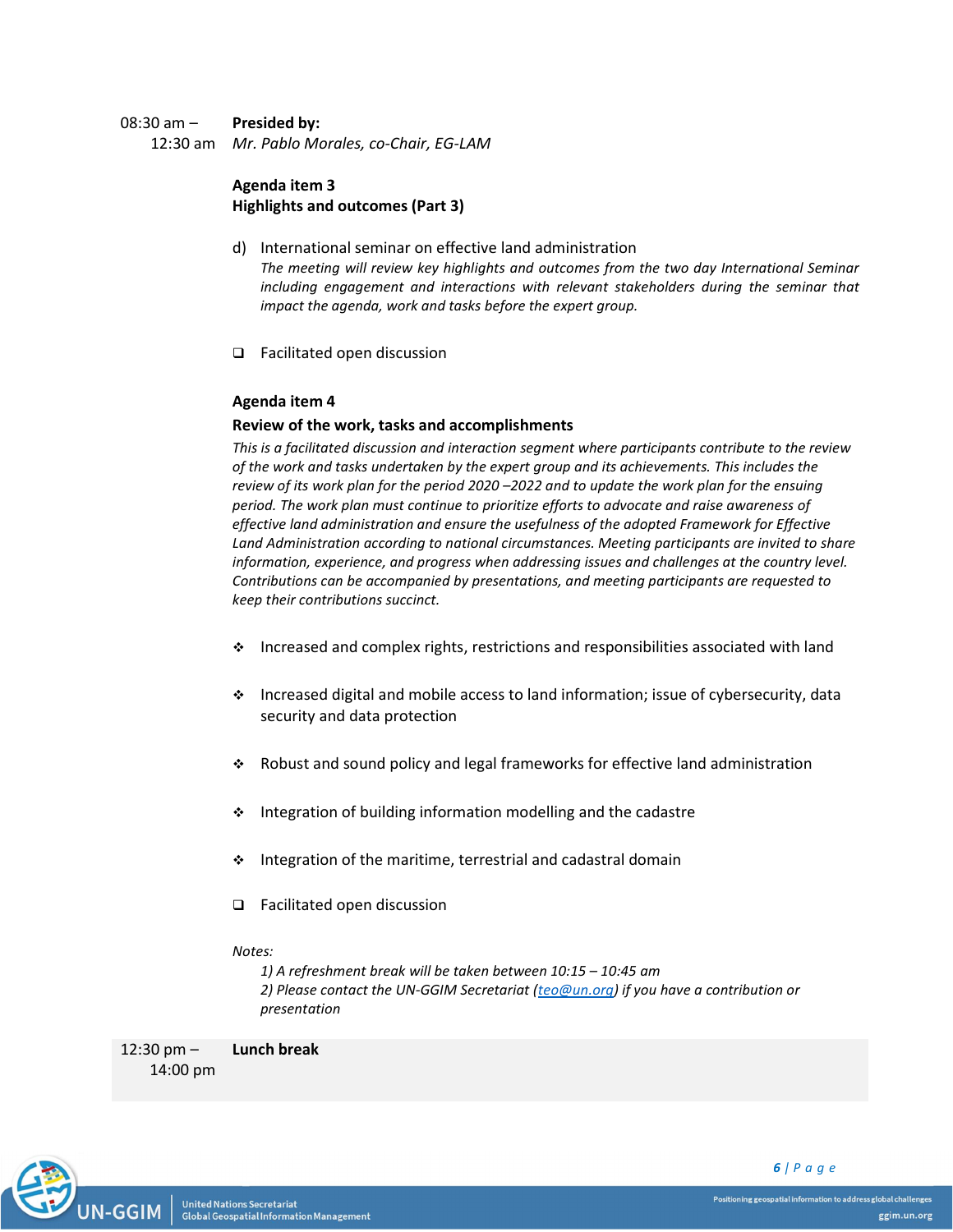# Friday, 19 May 2022 Session 4: 14:00 pm – 18:00 pm

#### 14:00 pm – 17:15 pm Mr. Kees de Zeeuw, co-Chair, EG-LAM Presided by:

# Agenda item 5

## Key elements for implementing the FELA at country level (Part 2)

Meeting participants are to interact and review the knowledge, information and experiences shared together with relevant outcomes from the international seminar to further consider the key elements needed to implement the FELA at country level. Participants are to discuss the way forward and next steps to provide practical guidance for Member States when implementing FELA

□ Facilitated open discussion

# Agenda item 6

# Business of the Expert Group

In this penultimate segment, participants will discuss and identify prioritized areas of focus, activities and tasks, agree on main elements of the expert group's work plan for 2022 – 2024. The expert group will deliberate its report and contribution including any side events for the Twelfth session of UN-GGIM and the Second UNWGIC. The meeting may also consider on any leadership transition leading into the Twelfth session.

- The expert group's work plan 2022 2024
- Twelfth session of UN-GGIM
- $\div$  Second United Nations World Geospatial Information Congress, 10 14 October 2022, Hyderabad, India
- Leadership transition
- ❖ Next meeting
- □ Facilitated open discussion

# Agenda item 7

# Summary, next steps and close (Part 1)

The co-Chairs will provide their summary of key decisions and main outcomes of the deliberations over the five days including the international seminar. The co-Chairs will outline agreed next steps and actions, timeframe and deliverables to ensure a vibrant and relevant expert group going forward.

□ Facilitated open discussion

## Notes:

1) A refreshment break will be taken between 15:45 – 16:15 am